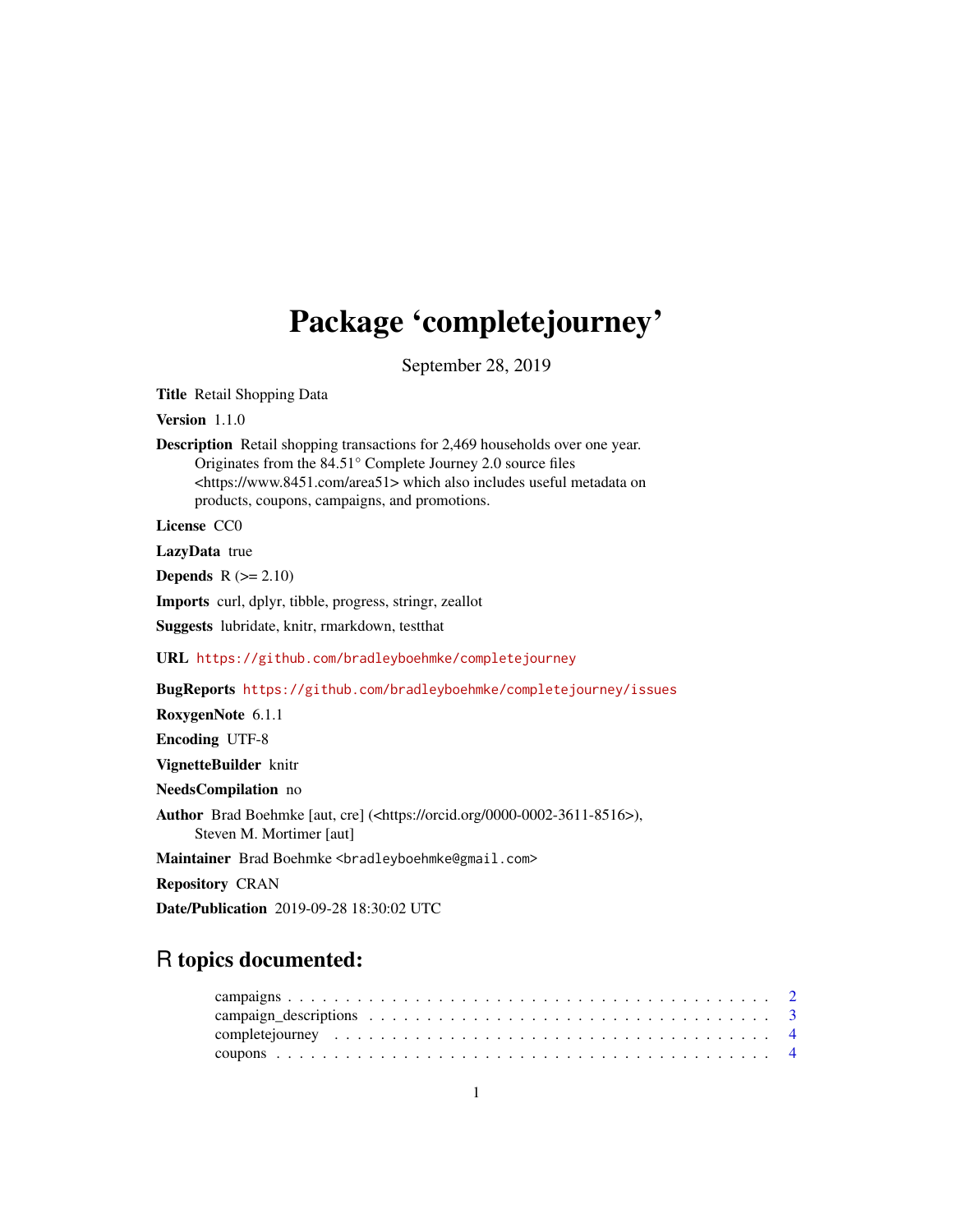#### <span id="page-1-0"></span>2 campaigns

| Index |  |
|-------|--|
|       |  |
|       |  |
|       |  |
|       |  |
|       |  |
|       |  |
|       |  |
|       |  |
|       |  |

campaigns *Campaigns to household data.*

#### Description

Data on the campaigns received by each household in the Complete Journey study. Each household received a different set of marketing campaigns.

#### Usage

campaigns

#### Format

A data frame with 6,589 rows and 2 variables

- campaign\_id: Uniquely identifies each campaign; Ranges 1-27
- household\_id: Uniquely identifies each household

#### Value

campaigns a tibble

#### Source

84.51°, Customer Journey study, <http://www.8451.com/area51/>

```
# full data set
campaigns
# Join household demographics metadata to campaigns dataset
require("dplyr")
campaigns %>%
 left_join(demographics, "household_id")
```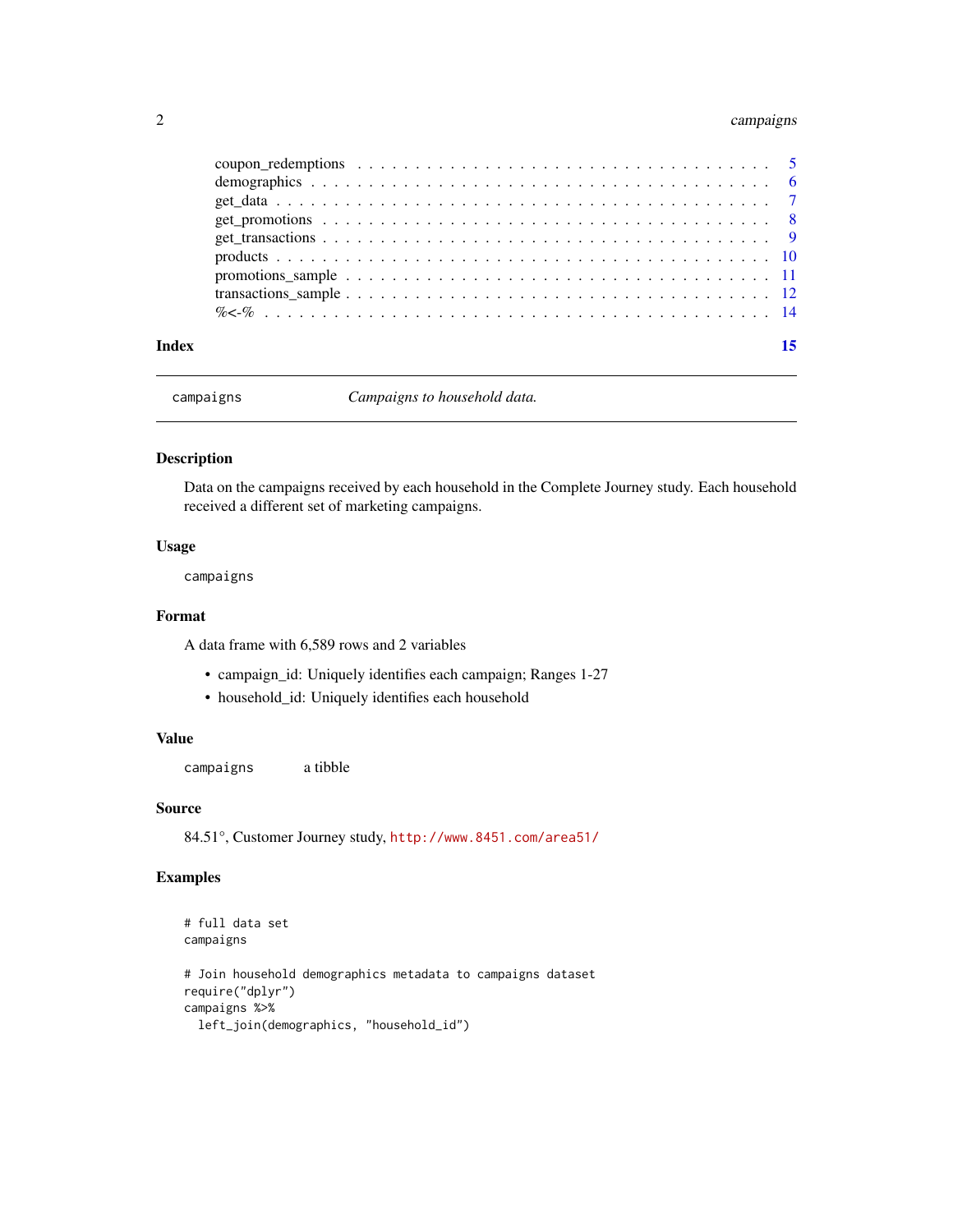#### <span id="page-2-0"></span>campaign\_descriptions *Campaign metadata.*

#### Description

Campaign metadata for all campaigns run for the Customer Journey study. This dataset gives the length of time for which a campaign runs. So, any coupons received as part of a campaign are valid within the dates contained in this dataset.

#### Usage

campaign\_descriptions

#### Format

A data frame with 27 rows and 4 variables

- campaign\_id: Uniquely identifies each campaign; Ranges 1-27
- campaign\_type: Type of campaign (Type A, Type B, Type C)
- start\_date: Start date of campaign
- end\_date: End date of campaign

#### Value

campaign\_descriptions a tibble

#### Source

84.51°, Customer Journey study, <http://www.8451.com/area51/>

```
# full data set
campaign_descriptions
```

```
# Join product campaign metadata to campaign_table dataset
require("dplyr")
campaigns %>%
 left_join(campaign_descriptions, "campaign_id")
```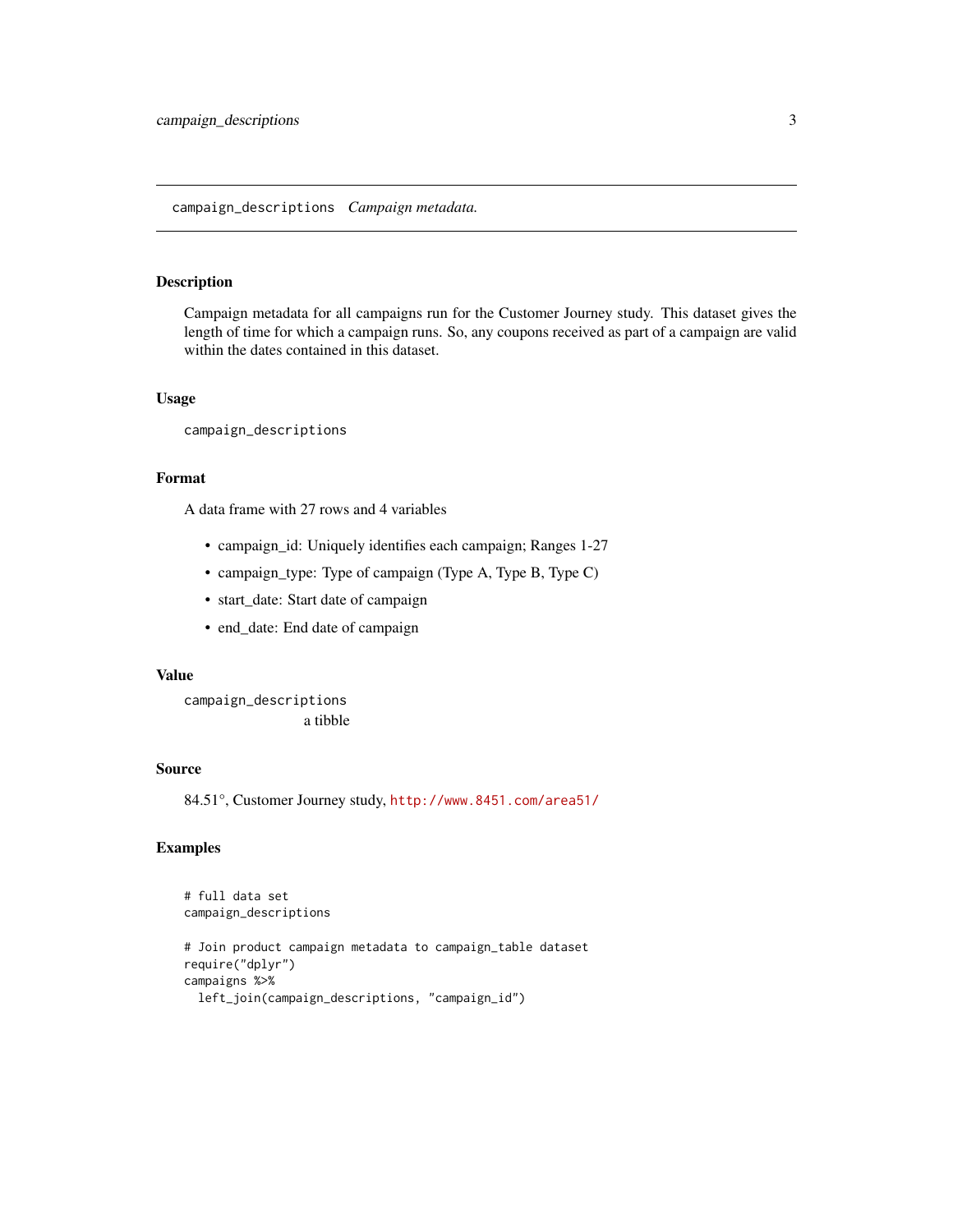<span id="page-3-0"></span>completejourney completejourney *package*

#### Description

Retail shopping transactions for 2,469 households over one year

#### Details

Learn more here: [GitHub](https://github.com/bradleyboehmke/completejourney)

#### Author(s)

Maintainer: Brad Boehmke <bradleyboehmke@gmail.com> (0000-0002-3611-8516) Authors:

• Steven M. Mortimer <reportmort@gmail.com>

#### See Also

Useful links:

- <https://github.com/bradleyboehmke/completejourney>
- Report bugs at <https://github.com/bradleyboehmke/completejourney/issues>

coupons *Coupon metadata.*

#### Description

Coupon metadata for all coupons used in campaigns advertised to households participating in the Customer Journey study.

#### Usage

coupons

#### Format

A data frame with 116,204 rows and 3 variables

- coupon\_upc: Uniquely identifies each coupon (unique to household and campaign)
- product\_id: Uniquely identifies each product
- campaign\_id: Uniquely identifies each campaign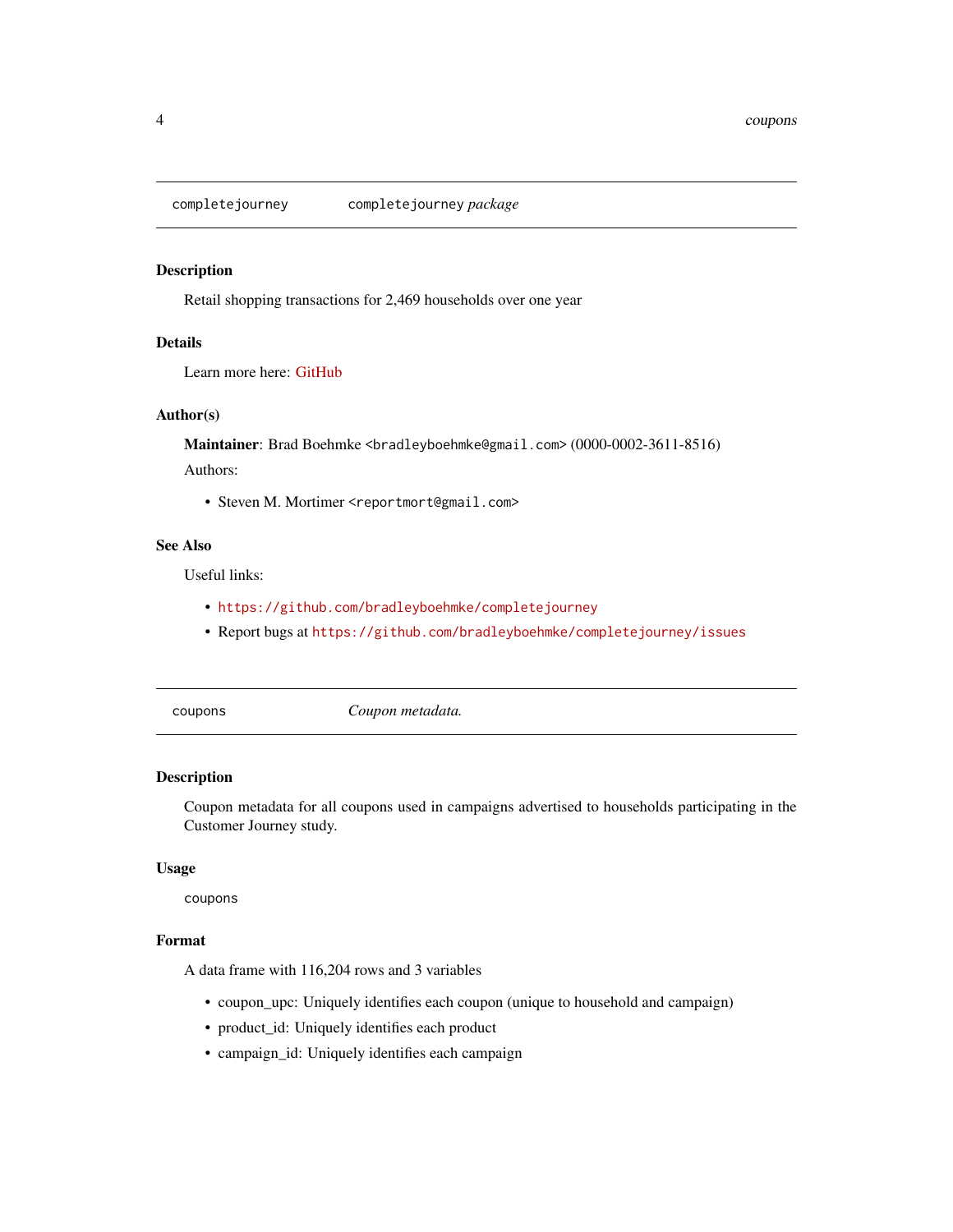#### <span id="page-4-0"></span>Value

coupons a tibble

#### Source

84.51°, Customer Journey study, <http://www.8451.com/area51/>

#### Examples

```
# full data set
coupons
# Join product metadata to coupon dataset
require("dplyr")
coupons %>%
  left_join(products, "product_id")
```
coupon\_redemptions *Coupon redemption data.*

#### Description

Coupon data identifying the coupons that each household redeemed in the Complete Journey study.

#### Usage

coupon\_redemptions

#### Format

A data frame with 2,102 rows and 4 variables

- household\_id: Uniquely identifies each household
- coupon\_upc: Uniquely identifies each coupon (unique to household and campaign)
- campaign\_id: Uniquely identifies each campaign
- redemption\_date: Date when the coupon was redeemed

#### Source

84.51°, Customer Journey study, <http://www.8451.com/area51/>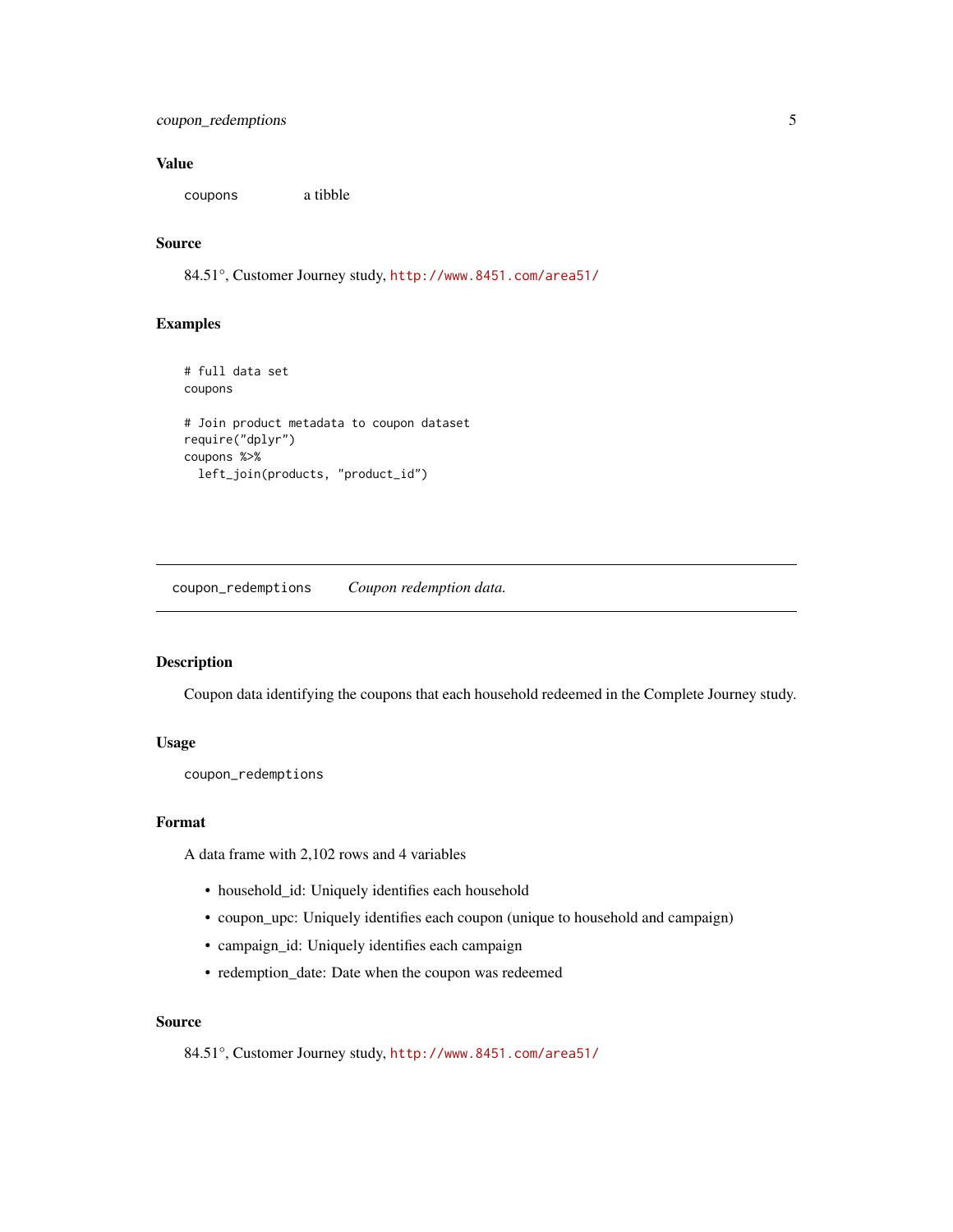#### Examples

```
# full data set
coupon_redemptions
# Join coupon metadata to coupon_redempt dataset
require("dplyr")
coupon_redemptions %>%
 left_join(coupons, "coupon_upc")
```
demographics *Household demographic metadata.*

#### Description

Household demographic metadata for households participating in the Customer Journey study. Due to nature of the data, the demographic information is not available for all households.

#### Usage

demographics

#### Format

A data frame with 801 rows and 8 variables

- household\_id: Uniquely identifies each household
- age: Estimated age range
- income: Household income range
- home\_ownership: Homeowner status (Homeowner, Renter, Unknown)
- marital\_status: Marital status (Married, Single, Unknown)
- household\_size: Size of household up to 5+
- household\_comp: Household composition description
- kids\_count: Number of children present up to 3+

#### Value

demographics a tibble

#### Source

84.51°, Customer Journey study, <http://www.8451.com/area51/>

<span id="page-5-0"></span>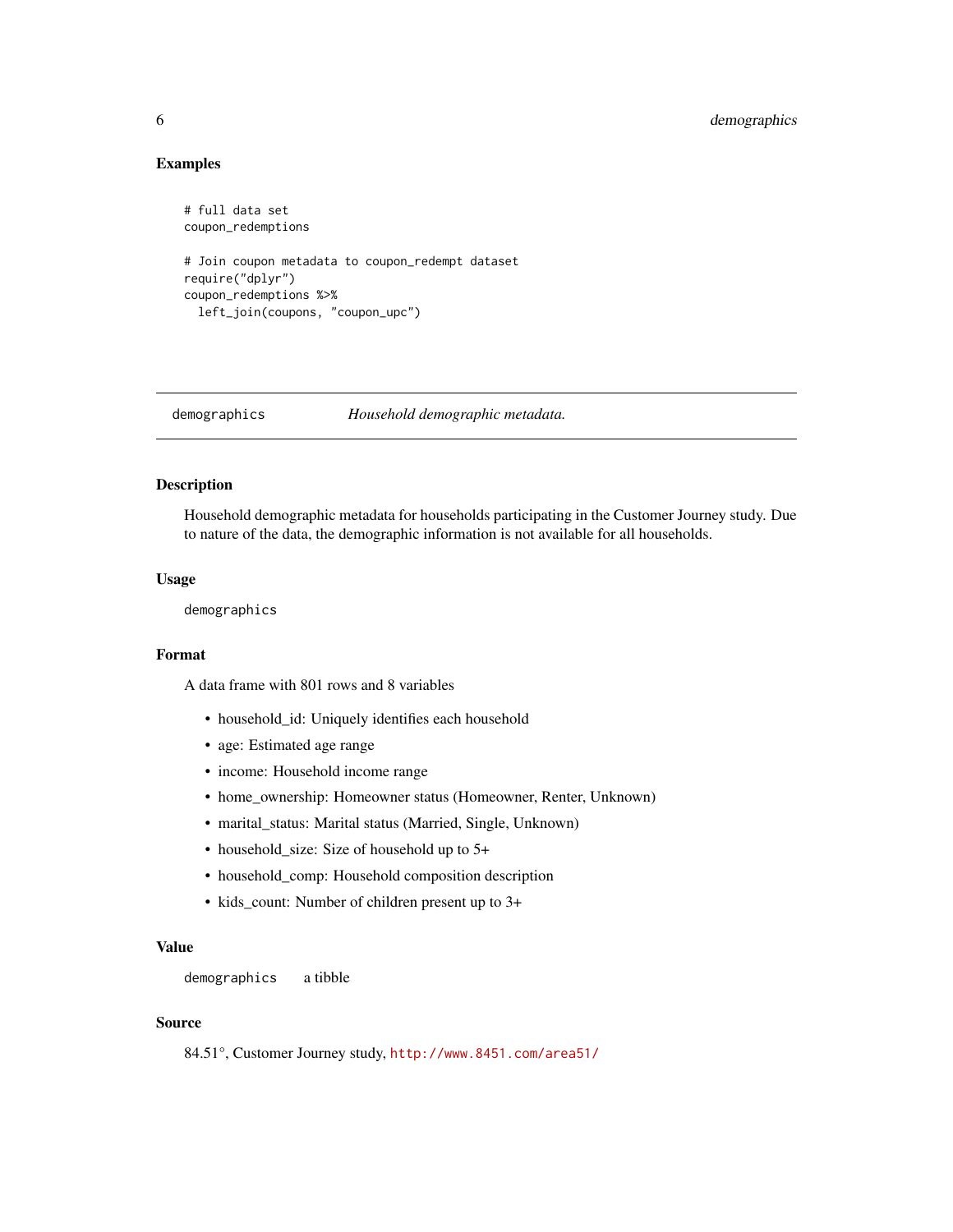#### <span id="page-6-0"></span>get\_data 7

#### Examples

```
# full data set
demographics
# Transaction line items that don't have household metadata
require("dplyr")
transactions_sample %>%
 anti_join(demographics, "household_id")
```
get\_data *Download full promotions and transactions data simultaneously.*

#### Description

The promotions and transactions data sets are too large to be contained within the package. get\_data() is a convenience function to download both full promotions and transactions data sets simultaneously from the source GitHub repository. An internet connection is required.

#### Usage

get\_data(which = "both", verbose = TRUE)

#### Arguments

| which   | Character string of one or more data sets to be downloaded. Can be one of the<br>following; default is "both": |
|---------|----------------------------------------------------------------------------------------------------------------|
|         | $\bullet$ "both"                                                                                               |
|         | $\bullet$ "promotions"                                                                                         |
|         | • "transactions"                                                                                               |
| verbose | Logical indicator whether or not to download silently.                                                         |

#### Value

Downloading a single data set will result in a tibble whereas downloading multiple data sets will return a list containing each tibble. For specific details on a given data set see the data sets respective help file (i.e. ?transactions\_sample).

#### Source

Downloading from <https://github.com/bradleyboehmke/completejourney/tree/master/data>. Data originated from 84.51°, Customer Journey study, <http://www.8451.com/area51/> and were processes for analysis.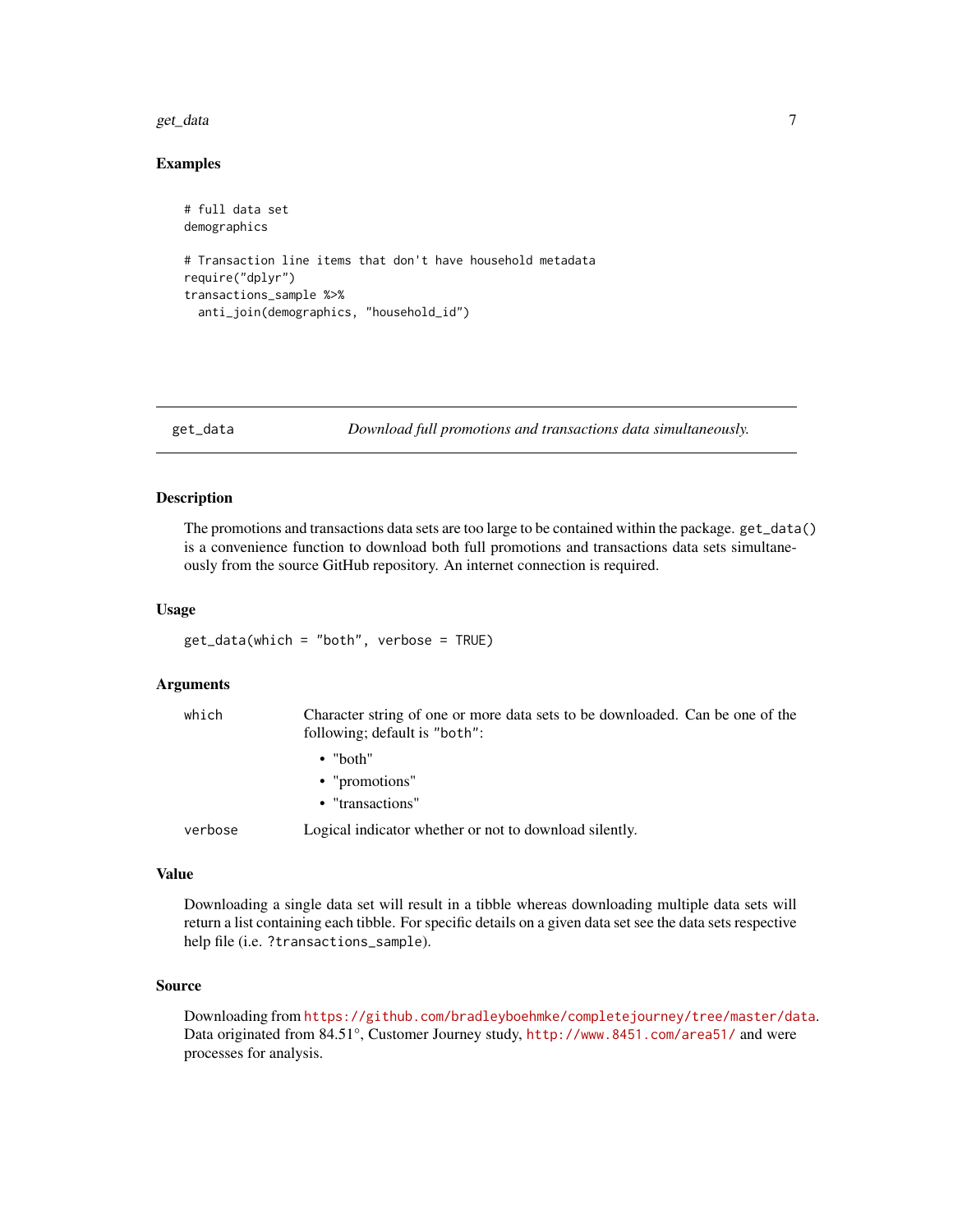#### <span id="page-7-0"></span>See Also

Use [%<-%](#page-13-1) for unpacking a list with multiple tibbles to their own global environment tibble. You can also download a single data set with [get\\_promotions](#page-7-1) and [get\\_transactions](#page-8-1).

#### Examples

```
# download transactions and promotions data sets
# requires internet connection
c(promotions, transactions) %<-% get_data(which = 'both')
```
<span id="page-7-1"></span>get\_promotions *Get full Complete Journey promotions data set.*

#### Description

The complete promotions data set for the Complete Journey is too large to be contained within the package. get\_promotions() provides an efficient method for downloading the full data set from the source GitHub repository.

#### Usage

```
get_promotions(verbose = FALSE)
```
#### Arguments

verbose Logical indicator whether or not to download silently.

#### Value

A data frame with 20,940,529 rows and 5 variables

#### Source

Downloading from <https://github.com/bradleyboehmke/completejourney/tree/master/data>. Data originated from 84.51°, Customer Journey study, <http://www.8451.com/area51/> and were processes for analysis.

#### See Also

[promotions\\_sample](#page-10-1) for details regarding the variables.

```
# requires internet connection
promotions <- get_promotions()
```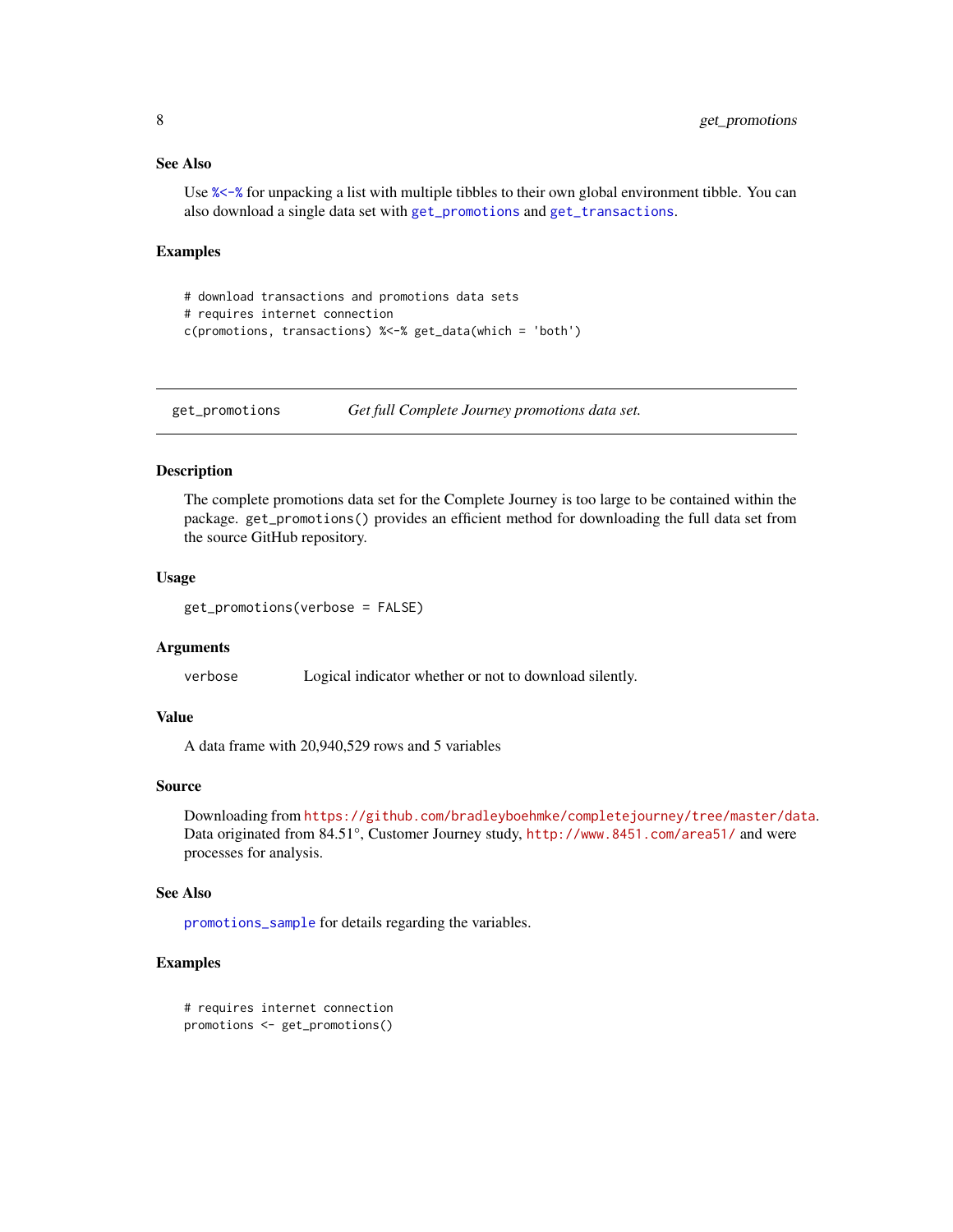<span id="page-8-1"></span><span id="page-8-0"></span>get\_transactions *Get full Complete Journey transactions data set.*

#### Description

The complete transactions data set for the Complete Journey is too large to be contained within the package. get\_transactions() provides an efficient method for downloading the full data set from the source GitHub repository.

#### Usage

get\_transactions(verbose = FALSE)

#### Arguments

verbose Logical indicator whether or not to download silently.

#### Value

A data frame with 1,469,307 rows and 5 variables

#### Source

Downloading from <https://github.com/bradleyboehmke/completejourney/tree/master/data>. Data originated from 84.51°, Customer Journey study, <http://www.8451.com/area51/> and were processes for analysis.

#### See Also

[transactions\\_sample](#page-11-1) for details regarding the variables.

```
# requires internet connection
transactions <- get_transactions()
```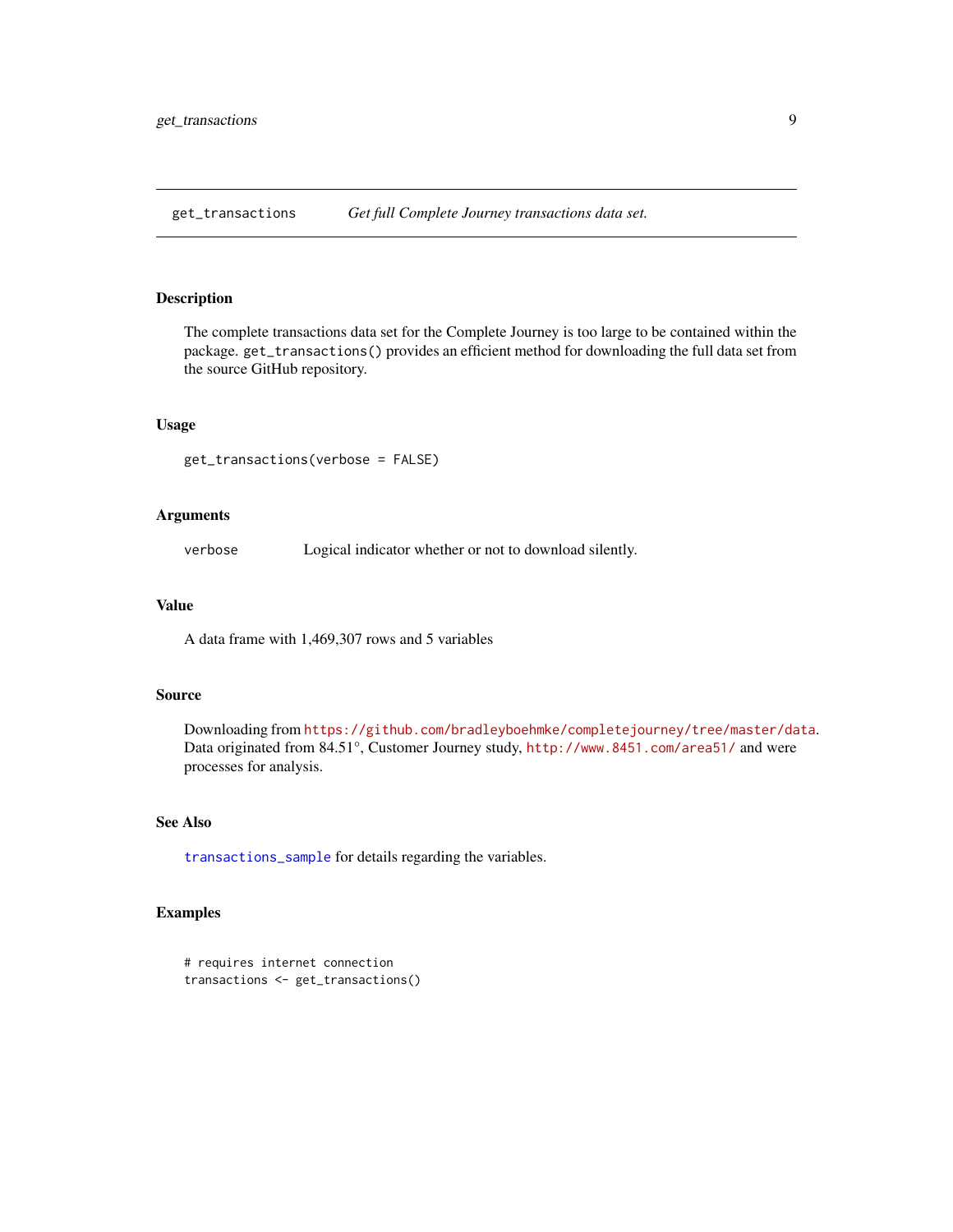<span id="page-9-0"></span>

#### Description

Product metadata for all products purchased by households participating in the Customer Journey study.

#### Usage

products

#### Format

A data frame with 92,331 rows and 7 variables

- product\_id: Uniquely identifies each product
- manufacturer\_id: Uniquely identifies each manufacturer
- department: Groups similar products together
- brand: Indicates Private or National label brand
- product\_category: Groups similar products together at lower level
- product\_type: Groups similar products together at lowest level
- package\_size: Indicates package size (not available for all products)

#### Value

products a tibble

#### Source

84.51°, Customer Journey study, <http://www.8451.com/area51/>

```
# full data set
products
# Transaction line items that don't have product metadata
require("dplyr")
transactions_sample %>%
 anti_join(products, "product_id")
```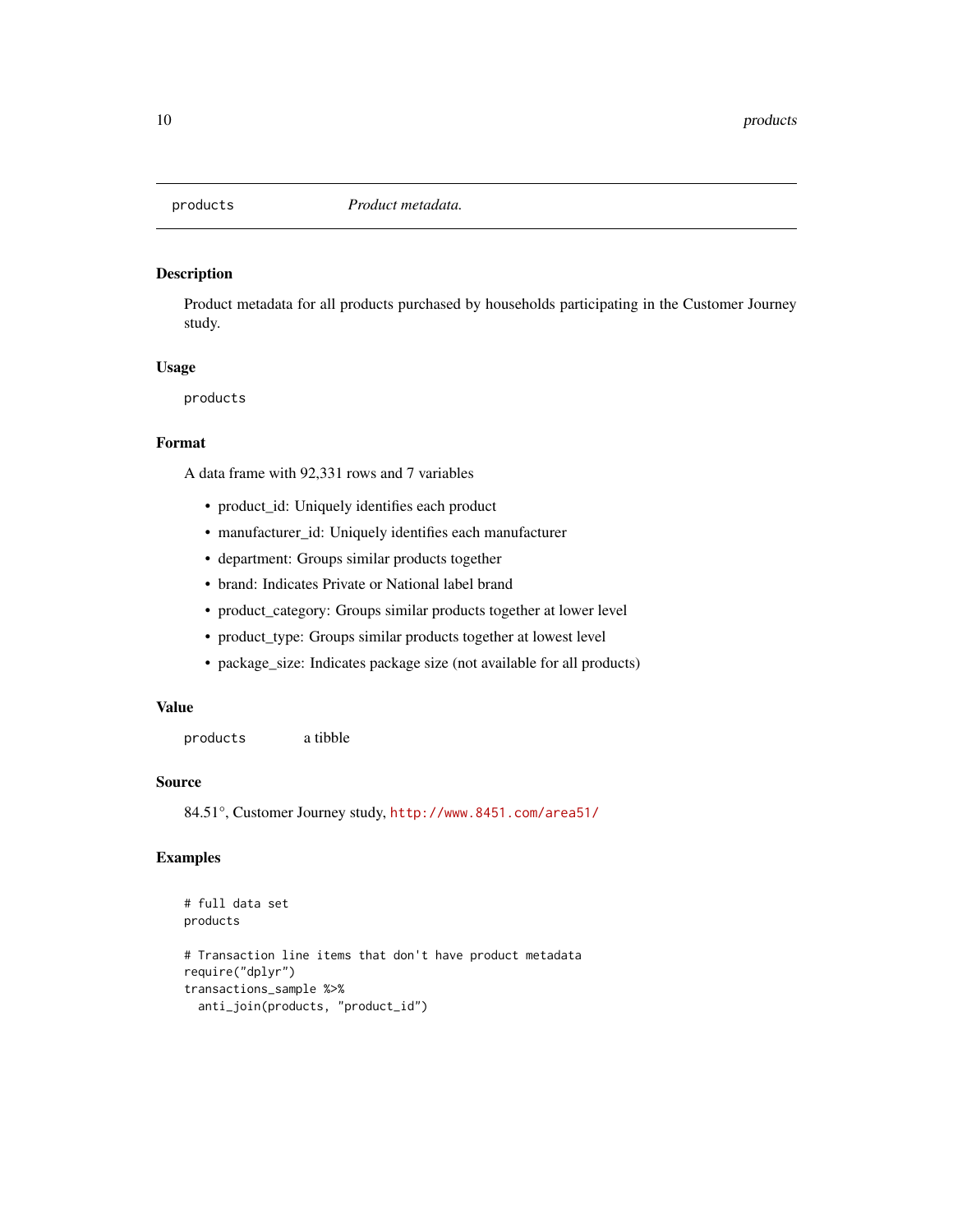<span id="page-10-1"></span><span id="page-10-0"></span>promotions\_sample *Sampling of the full promotions data set.*

#### Description

A sampling of the promotions data from the Complete Journey study signifying whether a given product was featured in the weekly mailer or was part of an in-store display (other than regular product placement).

#### Usage

promotions\_sample

### Format

A data frame with 360,535 rows and 5 variables

- product\_id: Uniquely identifies each product
- store\_id: Uniquely identifies each store
- display\_location: Display location (see details for range of values)
- mailer\_location: Mailer location (see details for range of values)
- week: Week of the transaction; Ranges 1-53

#### Value

promotions\_sample a tibble

#### Display Location Codes

- 0 Not on Display
- 1 Store Front
- 2 Store Rear
- 3 Front End Cap
- 4 Mid-Aisle End Cap
- 5 Rear End Cap
- 6 Side-Aisle End Cap
- 7 In-Aisle
- 9 Secondary Location Display
- A In-Shelf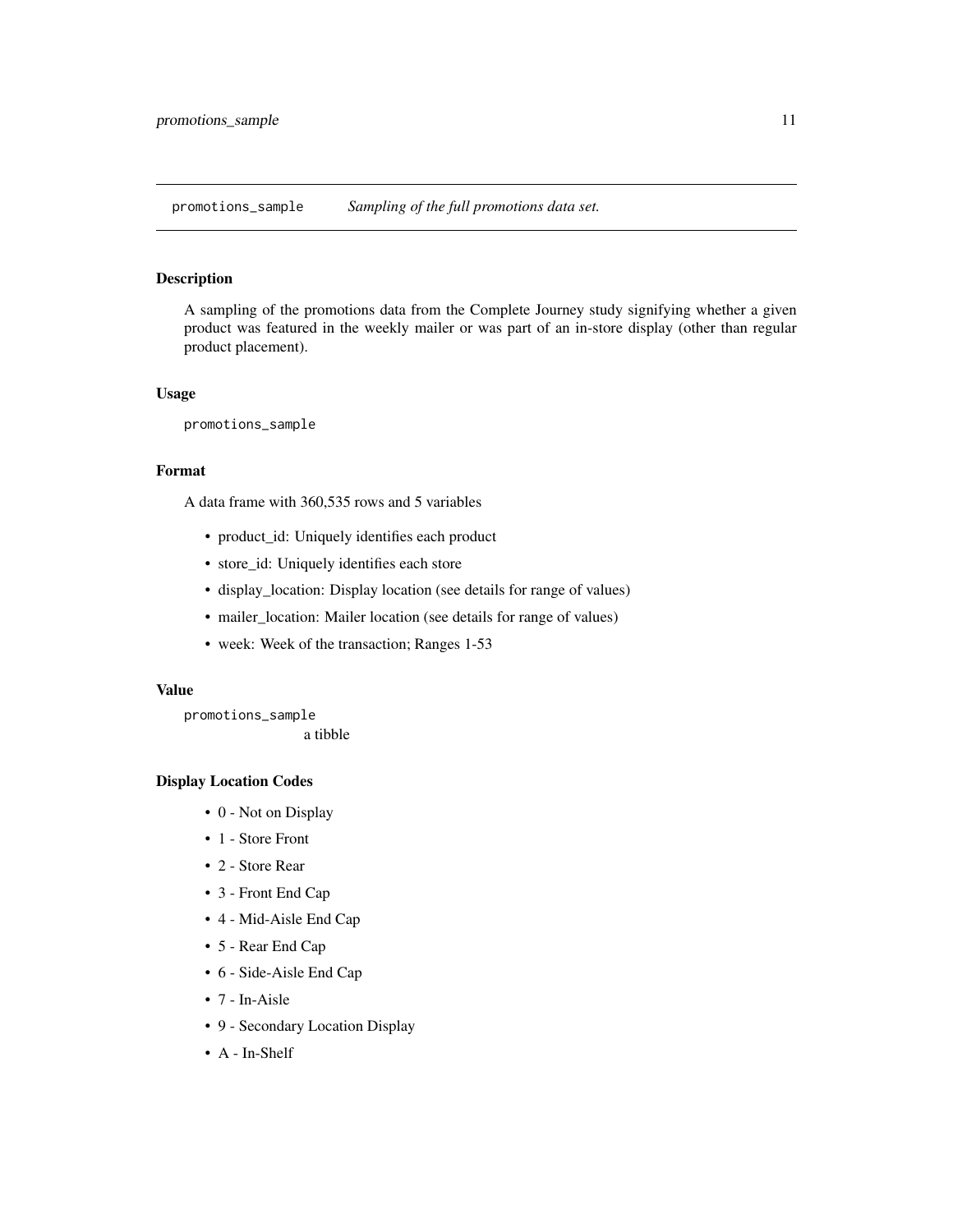#### <span id="page-11-0"></span>Mailer Location Codes

- 0 Not on ad
- A Interior page feature
- C Interior page line item
- D Front page feature
- F Back page feature
- H Wrap from feature
- J Wrap interior coupon
- L Wrap back feature
- P Interior page coupon
- X Free on interior page
- Z Free on front page, back page or wrap

#### Source

84.51°, Customer Journey study, <http://www.8451.com/area51/>

#### See Also

Use [get\\_promotions](#page-7-1) to download the entire promotions data containing all 20,940,529 rows.

#### Examples

```
# sampled promotions data set
promotions_sample
# Join promotions to transactions to analyze
# product promotion/location
require("dplyr")
transactions_sample %>%
 left_join(promotions_sample,
            c("product_id", "store_id", "week"))
```
<span id="page-11-1"></span>transactions\_sample *Sampling of the full Complete Journey transactions.*

#### Description

A sampling of all products purchased by households within the Complete Journey study. Each line found in this table is essentially the same line that would be found on a store receipt. This is only a subsample of the complete data set to keep package size manageable.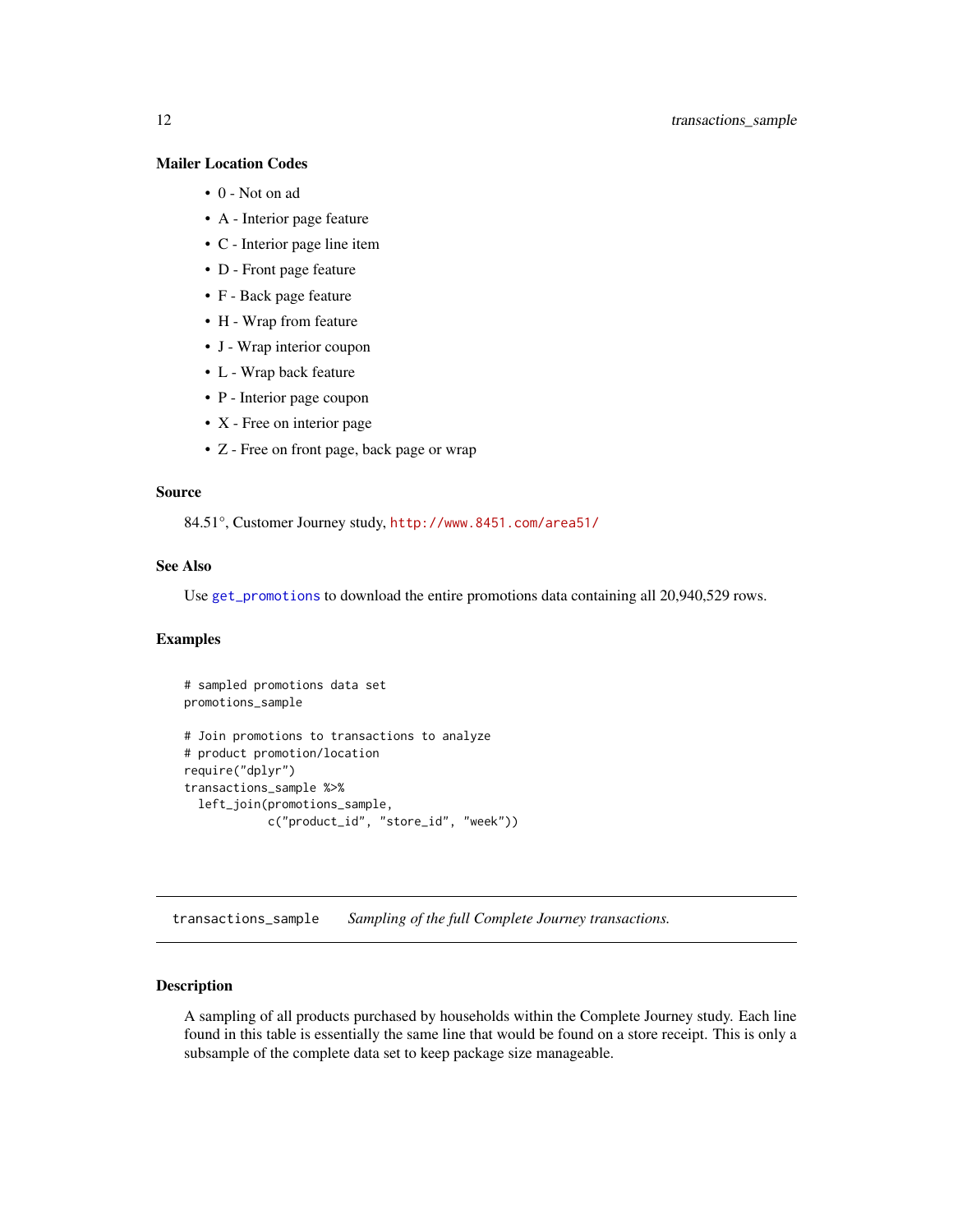#### <span id="page-12-0"></span>Usage

transactions\_sample

#### Format

A data frame with 75,000 rows and 11 variables

household\_id Uniquely identifies each household store\_id Uniquely identifies each store basket\_id Uniquely identifies a purchase occasion product\_id Uniquely identifies each product quantity Number of the products purchased during the trip sales\_value Amount of dollars retailer receives from sale retail\_disc Discount applied due to retailer's loyalty card program coupon\_disc Discount applied due to manufacturer coupon coupon\_match\_disc Discount applied due to retailer's match of manufacturer coupon week Week of the transaction; Ranges 1-53 transaction\_timestamp Date and time of when the transaction occurred

#### Value

transactions\_sample a tibble

#### Source

84.51°, Customer Journey study, <http://www.8451.com/area51/>

#### See Also

Use [get\\_transactions](#page-8-1) to download the entire transactions data containing all 1,469,307 rows.

#### Examples

transactions\_sample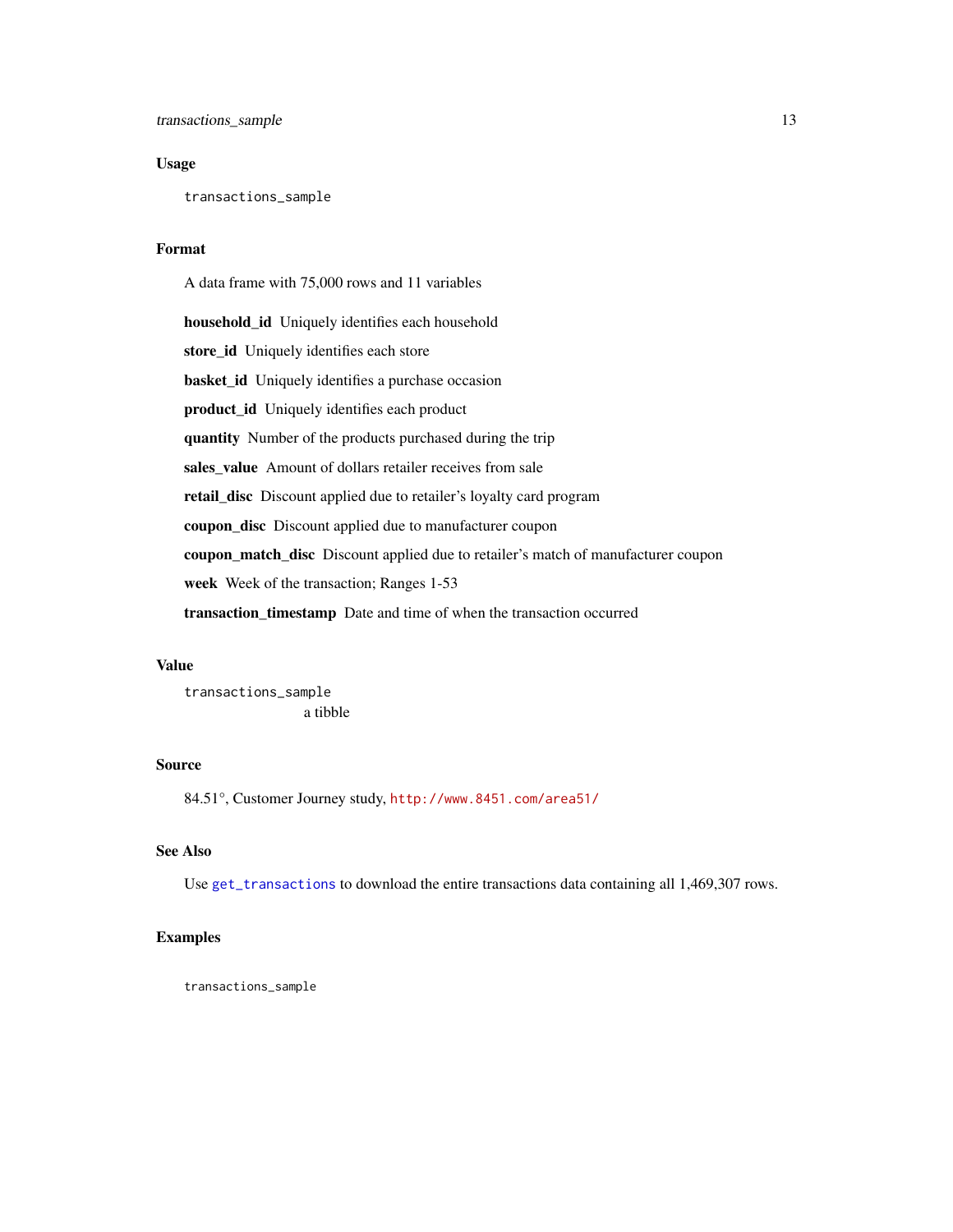<span id="page-13-1"></span><span id="page-13-0"></span>

## Description

See [%<-%](#page-13-1) for more details.

## Usage

x %<-% value

## Arguments

|       | A name structure.                                           |
|-------|-------------------------------------------------------------|
| value | A list of values, vector of values, or R objects to assign. |